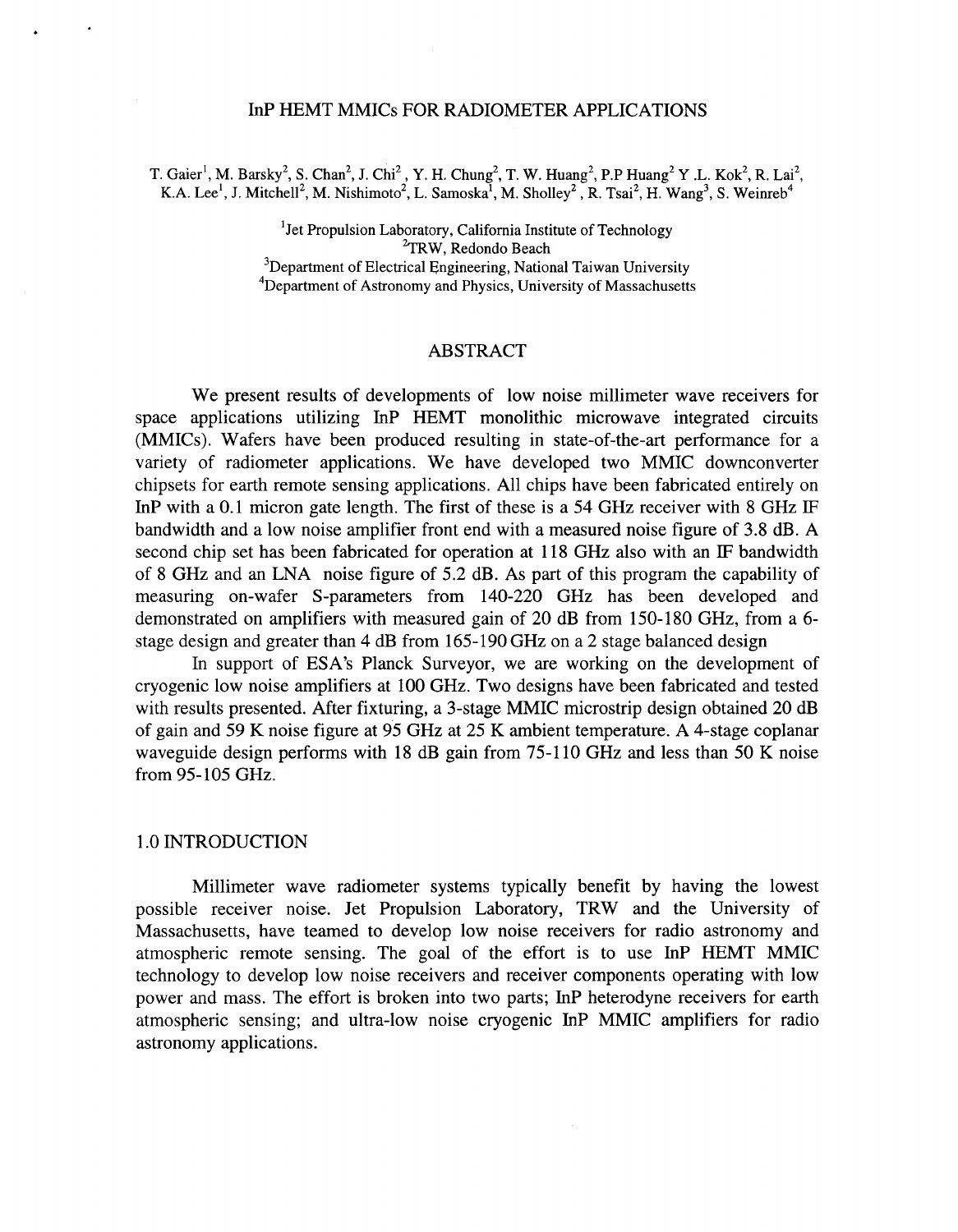Heterodyne receivers are being developed for the Integrated Multi-spectral Atmospheric Sounder (IMAS), a combined infrared and millimeter wave, satellite based atmospheric nadir sounder. The millimeter wave instrument meets most of the science requirements of AMSU-A and B in a small, low power package. Receivers are required at 54., 1 18 and 183 GHz. The technology development effort seeks to produce heterodyne receivers at 54 and 118 GHz and the world's first functional low noise amplifier at 183 GHz.

At frequencies above 60 GHz, InP MMIC technology may provide the lowest noise practical solution for cryogenic radio astronomy receiver front ends. This is particularly true if a large number of receivers are required, as in the ESA's Planck LFI and the proposed Millimeter Array. We have designed, fabricated and cryogenically tested, 75-1 15 GHz InP MMIC amplifiers intended for ultra-low noise operation. These amplifiers have demonstrated the lowest noise performance to date for an amplifier covering this frequency range.

This paper serves to outline the development efforts, highlighting technology breakthroughs and performance benchmarks. Details of the individual circuits and measurements will be left to other papers cited throughout.

# 2.0 IMAS HETERODYNE RECEIVERS

The IMAS millimeter wave instrument is designed to provide temperature, pressure and humidity data by radiometric measurements of atmospheric spectral lines. The spectral range of the measurement must be broad enough to cover the tails of the spectral emission lines as well as approaching the peak. An amplifier front end is capable of broad bandwidth and low noise. In order to obtain resolution bandwidths narrow enough to sample the emission curves (0.2%), heterodyne operation of the receivers is required.

Receivers covering the  $O_2$  lines at 60 GHz and 118 GHz have been fabricated. Amplifiers for a receiver front end for  $H_2O$  monitoring at 183 GHz have also been developed.

## 2.1 54 GHz Receiver

A complete downconverter chipset has been developed for the IMAS 54 GHz receiver. The technology employed is  $0.1 \mu m$  InGaAs/InAlAs/InP HEMT MMIC (Lai et a1 1997). The chipset consists of a 3-stage balanced low noise amplifier, second harmonic mixer, LO amplifier and IF amplifier. All chips were fabricated on a common wafer, enabling future integration into a MMIC downconverter chip, although the chips developed here are used in integrated hybrid assemblies

The amplifier has a measured gain of 19 dB and a noise of 3.8 dB from 51-60 GHz. The second harmonic mixer utilizes a balanced pair of HEMT gate Schottky diodes. The conversion loss of the mixer has been measured to be 12 dB at 53 GHz with 20 mW of LO power. In the module, the LO source is a 23 GHz DRO acquired from another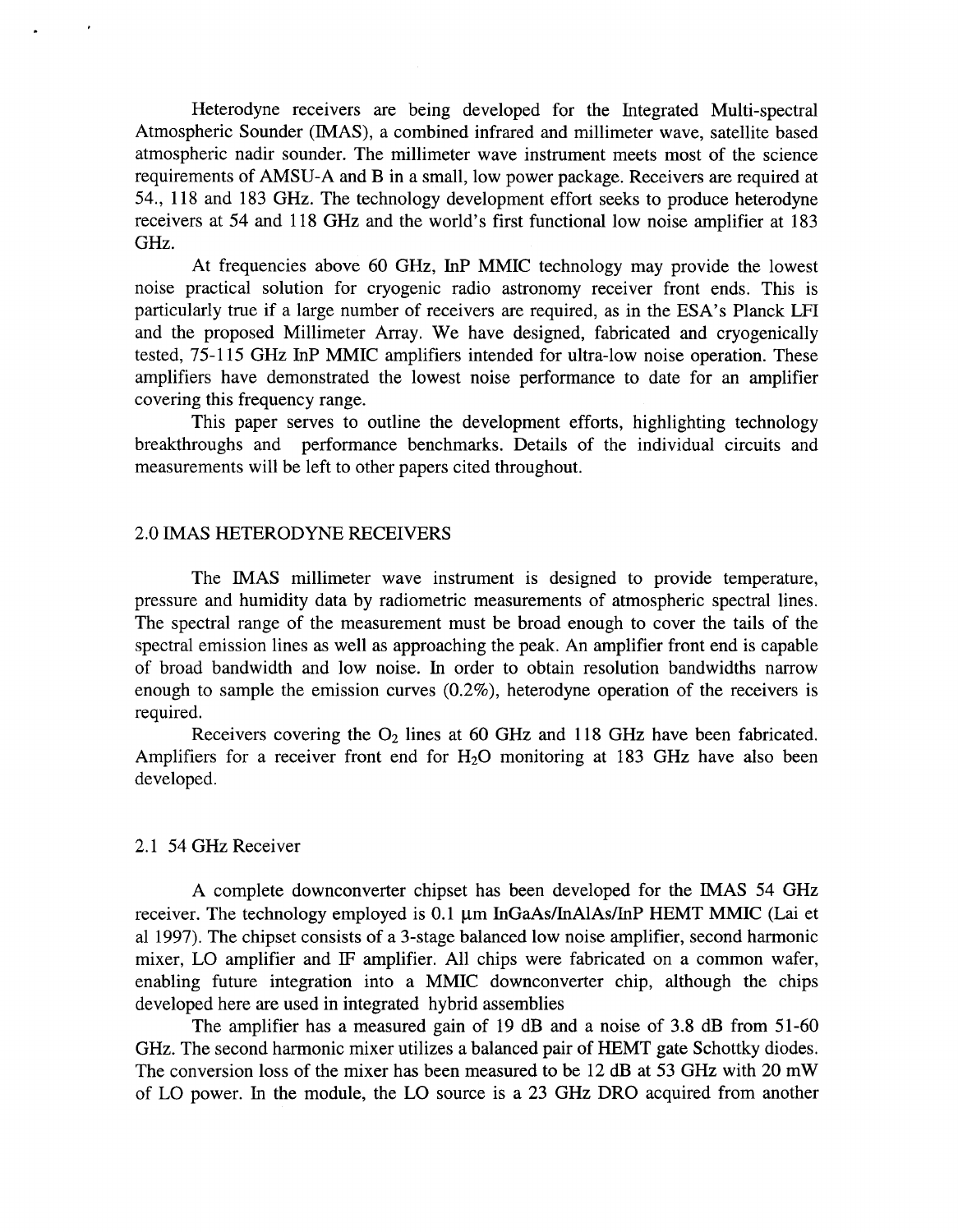vendor. The IF amplifier has 3.2 dB noise figure from 4- 12 GHz and a 1 dB compression point of +10 dBm. The noise figure of the receiver is 4 dB across the IMAS band. The total power required to operate the receiver is 3 watts, including the DRO.

# 2.2 1 18 GHz Receiver

A similar approach was taken to fabricate the 1 18 GHz receiver. All designs were fabricated on the same wafer as the 54 GHz receiver. The chipset includes a low noise single-ended 3-stage amplifier from 105-130 GHz, a balanced buffer amplifier, second harmonic downconverter, LO active multiplier and IF amplifier (same as above).

Both RF amplifiers were measured on-wafer with a test set and wafer probes covering 85-140 GHz. Typical data from these chips are shown in Figure 2. Additional tests were performed in order to measure the RF gain fluctuations of the low noise chips, critical to radiometer performance for slow signal modulation. A "1/f" power spectrum was obtained with an amplitude of  $\Delta G/G=4\times10^{-5}$  / $\sqrt{Hz}$  at 1 Hz. The chips were then packaged in order to measure noise figure. The single ended design obtained 5.2 dB noise figure at the input waveguide flange while the balanced design has 7 dB noise figure.



amplifier is also shown.

The mixers were measured on wafer and achieve a conversion loss of 15 dB with LO power 4 mW. The IF bandwidth was confirmed to extend to 15 GHz (Kok et al 1998). The LO multiplier converts a 15.25 GHz, +10 dBm signal to a 61 GHz, **+4** dBm signal, meeting the mixer power requirement.

## 2.3 183 GHz Amplifiers

Prior to this development, the highest frequency measured for a functional amplifier was 155 GHz (Wang et al, 1998) . The fabrication approach towards this amplifier was to use a  $0.08$  µm InGaAs/InAlAs/InP HEMT MMIC on 50 µm thick InP substrate (Lai et. al. 1998). Several design approaches were taken in order to maximize the probability of obtaining a functional amplifier at 190 GHz.

The primary design for IMAS was a 2-stage fully balanced amplifier utilizing 2 finger 30  $\mu$ m devices. Input, interstage and output coupling is achieved with Lange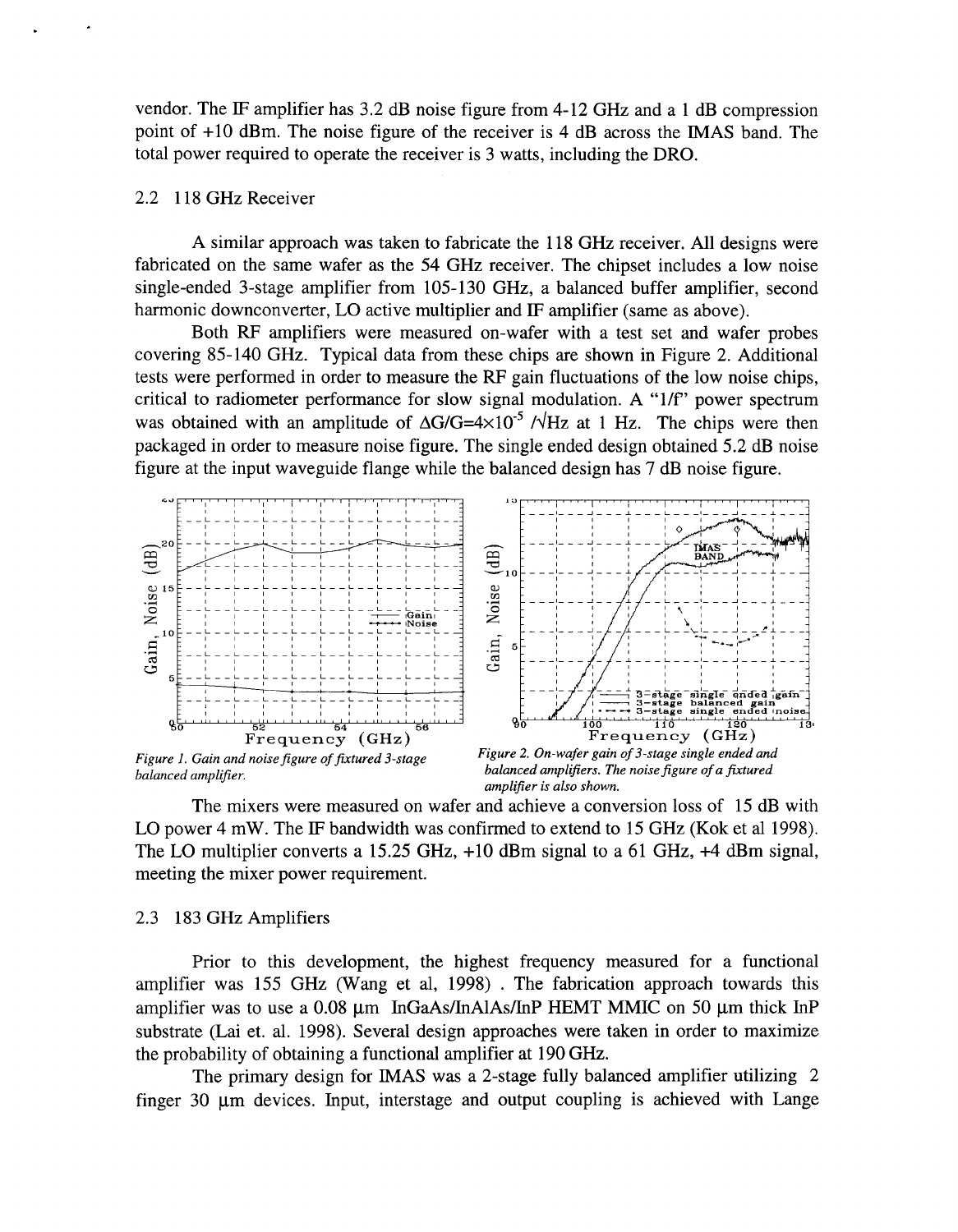couplers. The amplifier was modeled to have 7 dB gain at 185 GHz (figure 3). Two wafers fabricated achieved a device DC  $g_m$  > 1000 mS/mm, while the other two in the lot were closer to  $g_m = 800$  mS/mm. One of the wafers with high  $g_m$  was probed using a WR-5 wafer probe and pseudo-scalar network analyzer (Gaier et al, 1998). The 2-stage chip exhibits >4 dB of gain from 165-193 GHz, with a peak gain of 7.2 dB at 190 GHz (figure 3). The balanced input will provide a good impedance match for cascading of several chips together in order to achieve the goal of 20 dB gain from a module.



*Figure 3. On-wafer measurement and model data of 2-stage balanced amplifier on a wafer with g <sub>m</sub>=1000 mS/mm.* 

**A** second design on the wafer was a 6-stage single ended, grounded coplanar waveguide (CPW) design using 2 finger 20µm devices. The design has waveguide coupling probes integrated on the chip for fixture mounting (Weinreb et al, 1998).The chip was wafer probed at a pad at the waveguide probe-chip interface in order to approximately determine the performance on a high  $g_m$  (1000 mS/mm) wafer.





*Figure 4. Figure 4. On-wafergain measurement of 6-stage CPW amplifier with waveguide probes intact with typical g, of IO00 rnS/mm.* 

*Figure 5. Wafer-probe measurement of 6-stageCPW amplifier showing the effects of waveguide probe removal. The wafer has a typical*  $g_m$  *of 800 mS/mm.*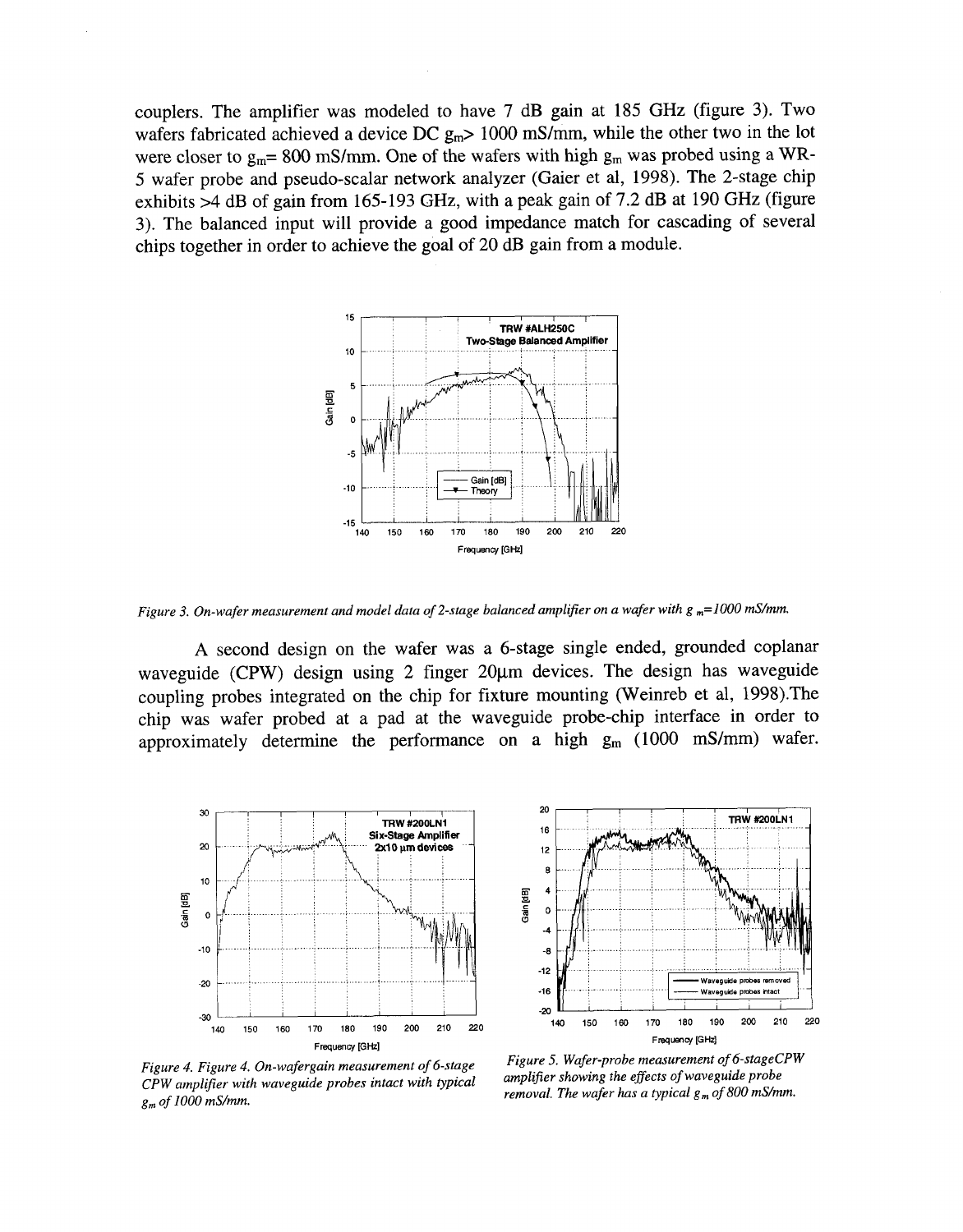The amplifier demonstrated  $> 17$  dB gain from 150-180 GHz, with a peak gain of 24 dB at 176 GHz (figure 4). Microsurgery to remove the waveguide probe was performed on a chip on a lower  $g_m$  wafer. The before and after gain curves are shown in figure 5, demonstrating the effect of waveguide probe removal

# 3.0 MMIC W-BAND AMPLIFIERS FOR CRYOGENIC ULTRA-LOW NOISE APPLICATIONS

To support future NASA astrophysics missions, including NASA's involvement with **ESA's** Planck Surveyor, a development effort has begun to produce ultra-low noise amplifiers at frequencies as high as 100 GHz. Two amplifiers have been designed, fabricated and cryogenically tested, demonstrating state-of-the-art performance at 100 GHz.

# 3.1 94 GHz 3-Stage MMIC LNA

A three stage amplifier has been developed for low noise applications at 94 GHz. This design is a modification of previous designs (H. Wang et al, 1996) and fabricated on the same InP process described above utilizing 4 finger 40  $\mu$ m devices. The amplifier was packaged in a waveguide housing with longitudinal E-plane probes providing microstrip transitions.

Cryogenic measurements were performed at 25 K, for noise and gain. The amplifier exhibited 19 dB of gain at 95 GHz with a noise temperature of 59 K. The swept characteristics are shown in figure 6.



Figure 6. Cryogenic gain and noise of 3-stage microstrip amplifier.

Figure 7. Cryogenic gain and noise of 4 stage CPW amplifier.

#### 3.2 75-1 15 GHz 4-Stage CPW LNA

A 4-stage single ended low noise amplifier has been designed and fabricated on the same process described in 2.1. Chips have been packaged in a housing similar to the